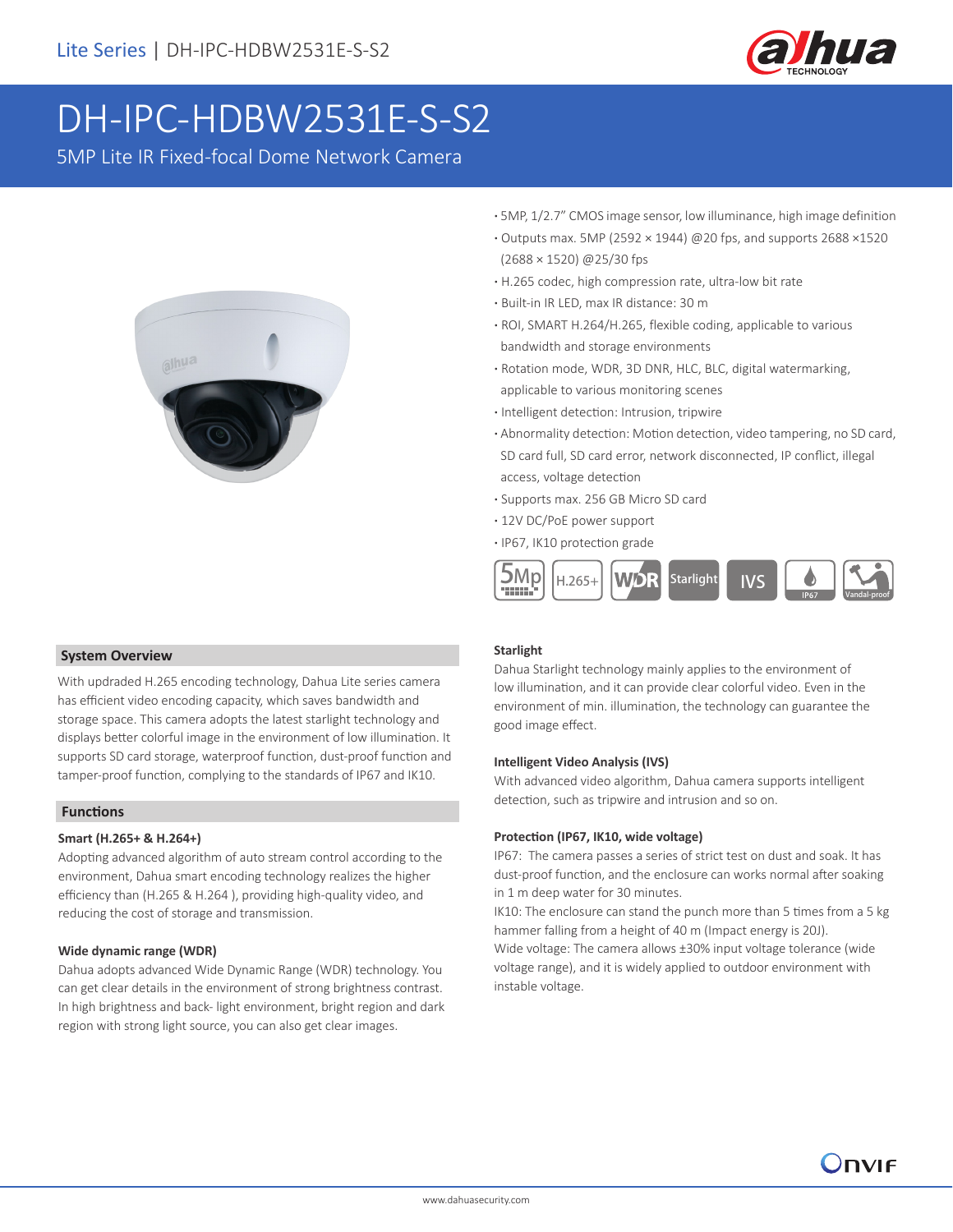### Lite Series | DH-IPC-HDBW2531E-S-S2

#### **Technical Specification**

| Camera                       |                   |                                                                                                                       |                      |                      |                     |  |
|------------------------------|-------------------|-----------------------------------------------------------------------------------------------------------------------|----------------------|----------------------|---------------------|--|
| Image Sensor                 |                   | 1/2.7" 5Megapixel progressive CMOS                                                                                    |                      |                      |                     |  |
| <b>Effective Pixels</b>      |                   | 2592 (H) × 1944 (V)                                                                                                   |                      |                      |                     |  |
| <b>ROM</b>                   |                   | 128 MB                                                                                                                |                      |                      |                     |  |
| <b>RAM</b>                   |                   | 256 MB                                                                                                                |                      |                      |                     |  |
| <b>Scanning System</b>       |                   | Progressive                                                                                                           |                      |                      |                     |  |
| Electronic Shutter Speed     |                   | Auto/Manual 1/3 s-1/100000 s                                                                                          |                      |                      |                     |  |
| Min. Illumination            |                   | 0.008 Lux @ F1.6                                                                                                      |                      |                      |                     |  |
| <b>IR Distance</b>           |                   | 30 m (98.43 ft)                                                                                                       |                      |                      |                     |  |
| IR On/Off Control            |                   | Auto/Manual                                                                                                           |                      |                      |                     |  |
| <b>IR LEDs Number</b>        |                   | 3                                                                                                                     |                      |                      |                     |  |
| Pan/Tilt/Rotation Range      |                   | Pan: 0°-355°<br>Tilt: $0^\circ - 65^\circ$<br>Rotation: 0°-355°                                                       |                      |                      |                     |  |
| Lens                         |                   |                                                                                                                       |                      |                      |                     |  |
| Lens Type                    |                   | Fixed                                                                                                                 |                      |                      |                     |  |
| Mount Type                   |                   | M12                                                                                                                   |                      |                      |                     |  |
| Focal Length                 |                   | $2.8$ mm<br>3.6 mm                                                                                                    |                      |                      |                     |  |
| Max. Aperture                |                   | F1.6<br>F1.6                                                                                                          |                      |                      |                     |  |
| Field of View                |                   | 2.8 mm:<br>Pan: 103.0°<br>Tilt: 71.0°<br>Diagonal: 132.0°<br>3.6 mm:<br>Pan: 84.0°<br>Tilt: 58.0°<br>Diagonal: 110.0° |                      |                      |                     |  |
| Iris Type                    |                   | Fixed aperture                                                                                                        |                      |                      |                     |  |
| <b>Close Focus Distance</b>  |                   | 2.8 mm: 0.9 m (2.95 ft)<br>3.6 mm: 1.6 m (5.25 ft)                                                                    |                      |                      |                     |  |
|                              | Lens              | Detect                                                                                                                | Observe              | Recognize            | Identify            |  |
| <b>DORI Distance</b>         | 2.8 <sub>mm</sub> | 56 m<br>(183.73 ft)                                                                                                   | 22.4 m<br>(73.49 ft) | 11.2 m<br>(36.75 ft) | 5.6 m<br>(19.37 ft) |  |
|                              | 3.6 <sub>mm</sub> | 80 m<br>(262.47 ft)                                                                                                   | 32 m<br>(104.99 ft)  | 16 m<br>(52.49 ft)   | 8 m<br>(26.25 ft)   |  |
| <b>Smart Event</b>           |                   |                                                                                                                       |                      |                      |                     |  |
| <b>General IVS Analytics</b> |                   | Tripwire; intrusion                                                                                                   |                      |                      |                     |  |
| Video                        |                   |                                                                                                                       |                      |                      |                     |  |
| Video Compression            |                   | H.265; H.264; H.264B; MJPEG                                                                                           |                      |                      |                     |  |
| <b>Smart Codec</b>           |                   | Yes                                                                                                                   |                      |                      |                     |  |
| Video Frame Rate             |                   | Main stream:<br>2592 × 1944 (1 fps-20 fps)<br>2688 × 1520 (1 fps-25/30 fps)<br>Sub stream:                            |                      |                      |                     |  |

704 × 576 (1 fps-25 fps) 704 × 480 (1 fps-30 fps)

Stream Capability 2 streams

| Resolution              | 2592×1944(2592×1944); 2688×1520(2688×1520);<br>3M(2048×1536); 2304×1296(2304×1296);<br>1080p(1920×1080); 1.3M (1280 × 960); 720p(1280×720);<br>D1(704x 576/704x480); VGA(640x480);<br>CIF(352×288/352×240) |  |  |
|-------------------------|------------------------------------------------------------------------------------------------------------------------------------------------------------------------------------------------------------|--|--|
| <b>Bit Rate Control</b> | CBR/VBR                                                                                                                                                                                                    |  |  |
| Video Bit Rate          | H.264: 32 Kbps-8192 Kbps<br>H.265: 12 Kbps-8192 Kbps                                                                                                                                                       |  |  |
| Day/Night               | Auto(ICR)/Color/B/W                                                                                                                                                                                        |  |  |
| <b>BLC</b>              | Yes                                                                                                                                                                                                        |  |  |
| <b>HLC</b>              | Yes                                                                                                                                                                                                        |  |  |
| <b>WDR</b>              | 120 dB                                                                                                                                                                                                     |  |  |
| <b>White Balance</b>    | Auto/natural/street lamp/outdoor/manual/regional<br>custom                                                                                                                                                 |  |  |
| Gain Control            | Auto/Manual                                                                                                                                                                                                |  |  |
| Noise Reduction         | 3D DNR                                                                                                                                                                                                     |  |  |
| <b>Motion Detection</b> | OFF/ON (4 areas, rectangular)                                                                                                                                                                              |  |  |
| Region of Interest(RoI) | Yes (4 areas)                                                                                                                                                                                              |  |  |
| Smart IR                | Yes                                                                                                                                                                                                        |  |  |
| Image Rotation          | 0°/90°/180°/270° (Supports 90°/270° with 2688 × 1520<br>resolution and lower.)                                                                                                                             |  |  |
| Mirror                  | Yes                                                                                                                                                                                                        |  |  |
| <b>Privacy Masking</b>  | 4 areas                                                                                                                                                                                                    |  |  |
| Network                 |                                                                                                                                                                                                            |  |  |
| Network                 | RJ-45 (10/100 Base-T)                                                                                                                                                                                      |  |  |
| Protocol                | IPv4; IPv6; HTTP; HTTPS; TCP; UDP; ARP; RTP; RTSP;<br>RTCP; RTMP; SMTP; FTP; SFTP; DHCP; DNS; DDNS; QoS;<br>UPnP; NTP; Multicast; ICMP; IGMP; NFS; PPPoE; 802.1x;<br>Bonjour                               |  |  |
| Interoperability        | ONVIF(Profile S/Profile G/Profile T);CGI; P2P; Milestone;<br>Genetec                                                                                                                                       |  |  |
| Scene self-adaptation   | 20                                                                                                                                                                                                         |  |  |
| User/Host               | 20                                                                                                                                                                                                         |  |  |
| <b>Edge Storage</b>     | Dahua Cloud; FTP; SFTP; Micro SD Card (support max.<br>256 GB); NAS                                                                                                                                        |  |  |
| <b>Browser</b>          | IE<br>Chrome<br>Firefox                                                                                                                                                                                    |  |  |
| Management Software     | Smart PSS; DSS; DMSS                                                                                                                                                                                       |  |  |
| Mobile Phone            | IOS; Android                                                                                                                                                                                               |  |  |
| Certification           |                                                                                                                                                                                                            |  |  |
| Certifications          | CE-LVD: EN60950-1<br>CE-EMC: Electromagnetic Compatibility Directive<br>2014/30/EU<br>FCC: 47 CFR FCC Part 15, Subpart B<br>UL/CUL: UL60950-1 CAN/CSA C22.2 No.60950-1-07                                  |  |  |
| Power                   |                                                                                                                                                                                                            |  |  |
| Power Supply            | 12V DC/PoE (802.3af)                                                                                                                                                                                       |  |  |
| Power Consumption       | < 6.1W                                                                                                                                                                                                     |  |  |